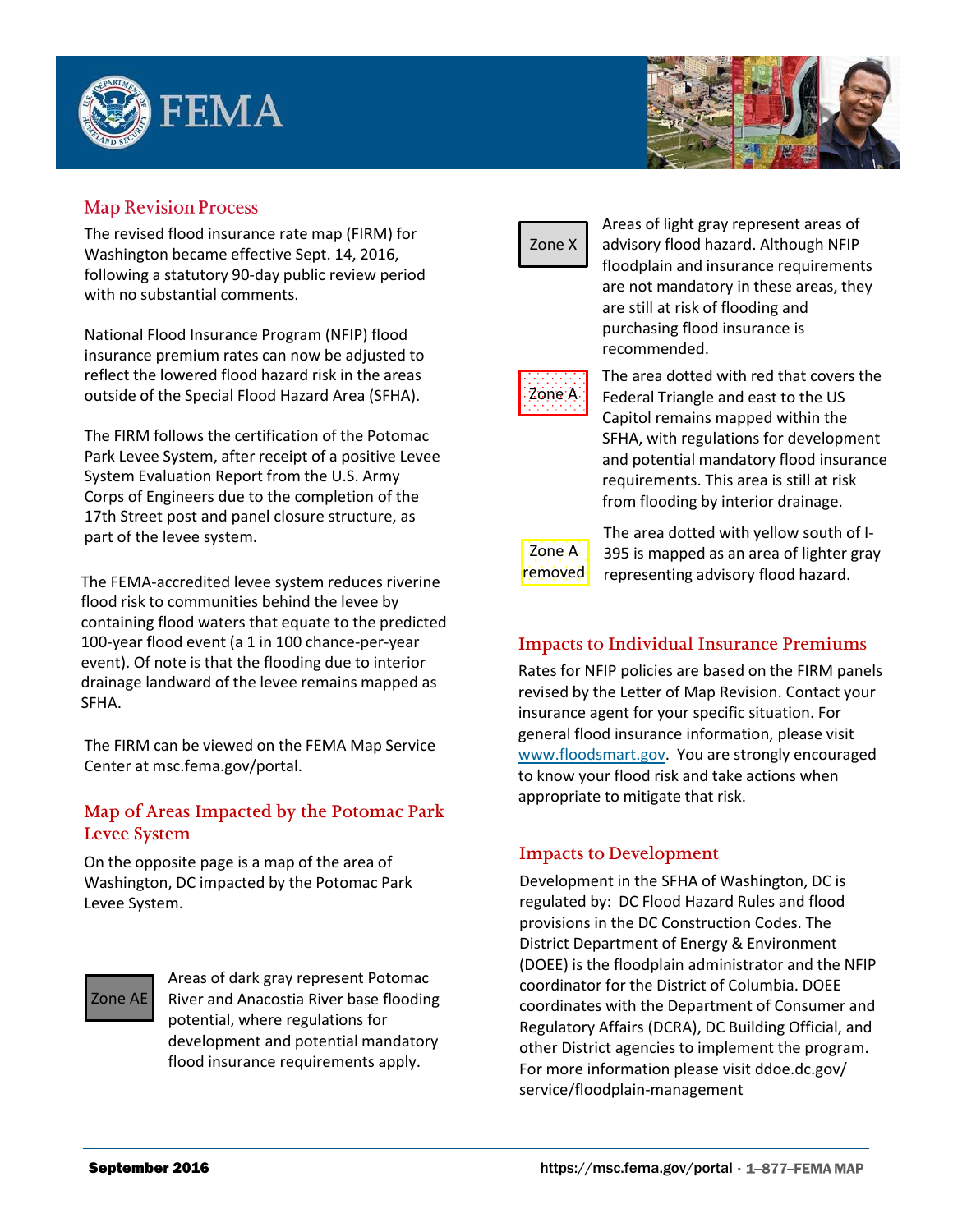

https://msc.fema.gov/portal

1-877-FEMA MAP

 $\alpha$